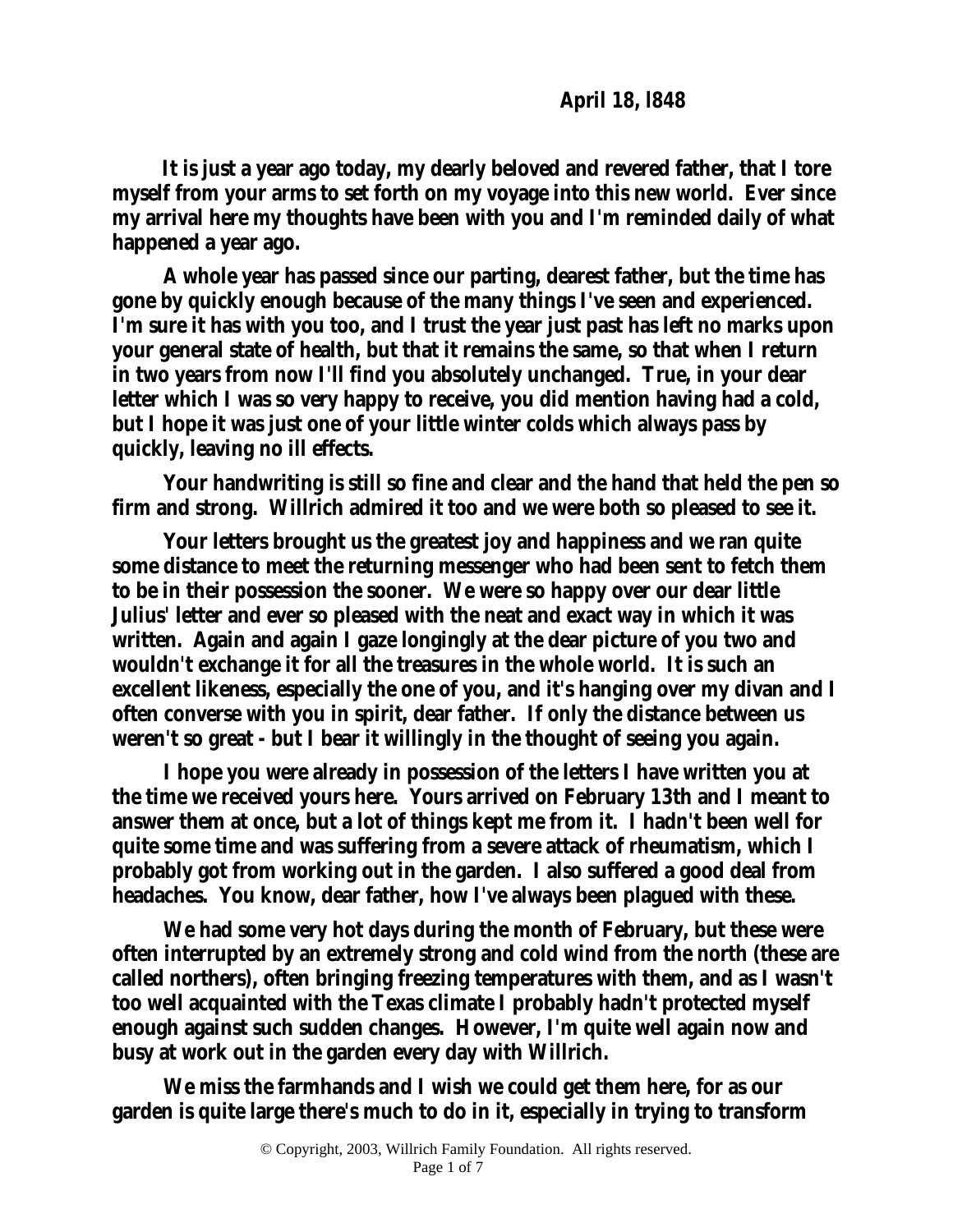**raw, uncultivated land into rich garden soil. It's true we have a German laborer who does all of the digging, but Willrich has to help a lot and does most of the work. The chap, though not young in years, has the mentality of a child; however, he is honest and tries hard enough.**

**We have sold our slaves because they always ran away. It is said here that the Germans don't know how to handle Negroes - are too good to them, and Willrich above all! The black people, we are told, are often in need of whipping, and neither of us could stand for that. At present we have a hired Negress and when the opportunity presents itself we want to buy two half-grown children, hoping they may learn to become attached to us.**

**I regret to report that the Americans in these parts, with just a few exceptions, have proven to be self-interested swindlers and cheats. One of them, who had taken a fancy to our Negroes, persuaded them to run away, hoping to buy them cheap after keeping them in hiding for over four weeks. When the Negroes hear of having been sold they then reappear. This particular chap had, however, miscalculated, for Willrich wasn't willing to sell them to him under any circumstances. Of course we had no proof that he kept our Negroes hidden and couldn't accuse him of it to his face, for then he would have sued Willrich, and justice here is weak, ineffectual and can't be counted on. So after trying different ways we finally managed to get hold of our Negroes again and then Willrich sent them down to Houston, where they were sold.**

**I was rather sorry, for the Negress was a fit and able woman, but of course was forced to follow her husband, otherwise she wouldn't have stayed back during his absence of four weeks; then all of a sudden one morning she was gone, for he had come for her. But that's all over now and I don't want it to annoy me any longer, so instead I'll tell you about our garden on the south side of our house and which promises to eventually be come very lovely.**

**It's still in its early stages and for the present the entire garden has been planted with vegetables, but even that is something quite out of the ordinary in these parts, for the Americans raise no vegetables whatsoever - with the exception of sweet potatoes. These, by the way, are excellent and taste exceedingly good, especially if prepared sweet sour, by no means like frozen potatoes, but really very palatable. We are just now busy planting a lot of them ourselves.**

**The so-called Irish potato is being planted here too, but it's of an inferior quality and not as good as ours is in Germany.**

**If you could but see our cabbage you'd be pleased, for it is doing very fine. We are quite curious to see whether our cauliflower will form any flower clusters. It is already of good size and I think it will. Because of having to get everything in readiness for our garden, we got a rather late start with the planting, especially as Willrich had to do it all by himself, for George is no longer with us. He is on**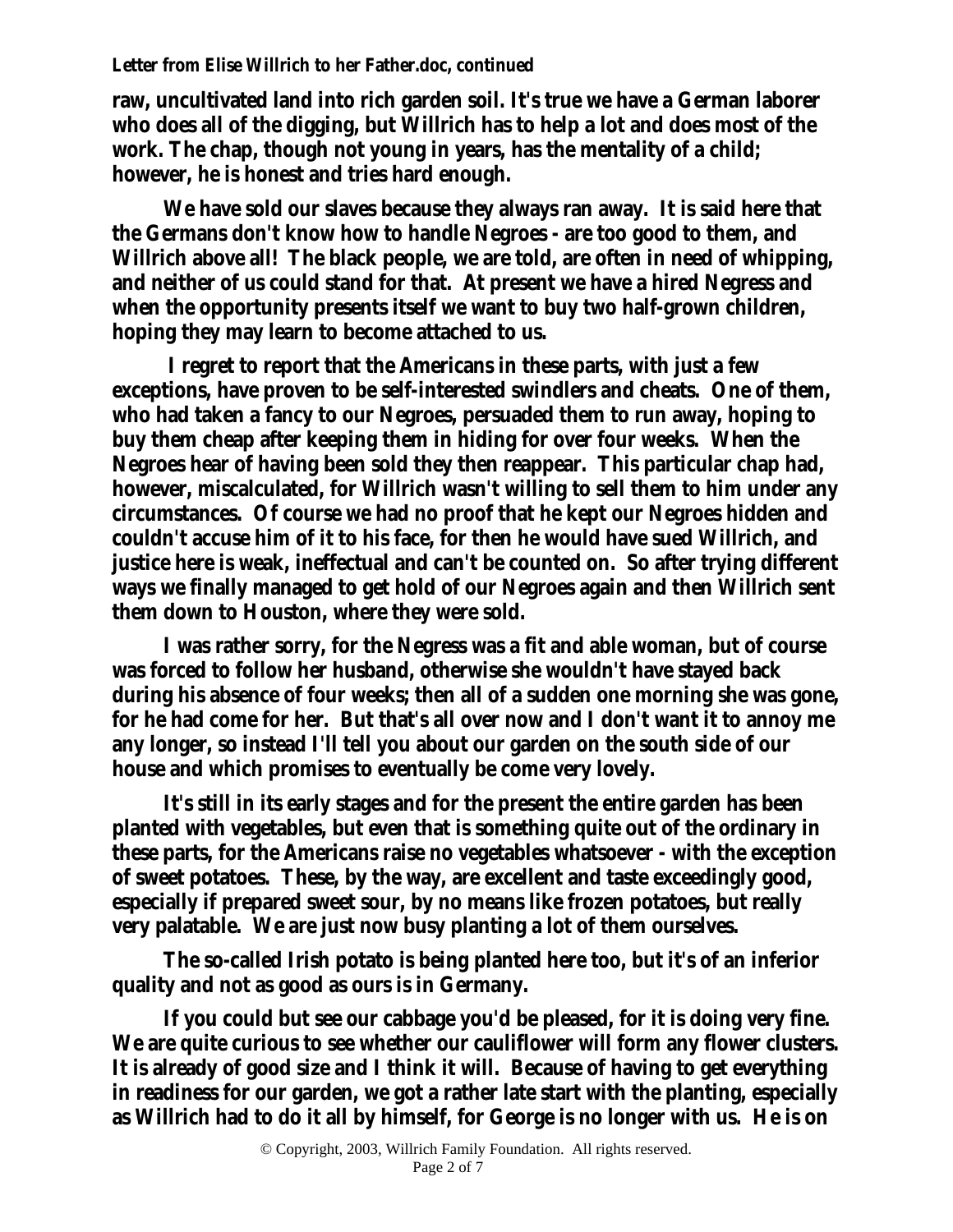**his own since last November, for which I really can't blame him, for when one gets to be 26 years old, one loves independence.**

**So for two whole months Willrich had no one to help him. He had to drive his own ox cart to fetch wood and water, which could only be done with his team of oxen. We do have a grove of fine oak trees within five minutes walk of our house, but it would mean to cut down these trees on the spot.**

**It always takes us one-half hour to haul our water, and this we do in my splendid large cask, used only for that purpose and which has become invaluable to us, for all copper products are shockingly expensive here. Two very poor wooden buckets painted gray, \$1.00. A very inferior wooden trough, in which I really wanted to wash my butter but is only good enough for bread mixing, a half dollar. Everything is scandalously high in price, but the butter has become much cheaper. During the winter it brought 3O¢ a pound, now 2O¢ and soon only 15¢. I'm not going to sell any more, but after wrapping it up well shall store it for the winter market.**

**I see I've again wandered from my subject and so let me return to our garden. Willrich worked tremendously all this spring and on the one side of our house has planted a very nice orchard of fine grafted apple trees, which for the greater part have started growing. He dug holes three feet deep for the trees, which were then filled with a mixture of sand and cow manure. This was a terrific job and the reason why so many things were planted late, especially peas, which are put into the soil as early as January. Why, in the middle of March I saw pea-pods in La Grange as long as my finger. However, we can match anyone with our cabbage and in two weeks we'll be eating kohl-rabi and in eight days from now, early turnips. We've been eating radishes for the past four weeks and our watercress has already gone to seed. Our cucumbers and also our snap beans are in full bloom, as is the mustard seed.**

**We had our first ripe blackberries beginning of March. The berries are large and fine and grow wild in the prairies around us. For the past week I've been drying mushrooms, which are coming up in great quantities because of much rain we've been having.**

**We have to forego eating peas this year for having planted them too late, but some of the sugar peas will at least furnish us with some seeds. We are certainly not lacking in good vegetables for you must know, dear father, in Texas there are many leaves and stalks of plants which in Germany are classed as weeds, but here are mixed with the radish leaves as well as those of the Swedish and early spring turnips, and together produce a really fine spinach. There's absolutely no waste and the cows and pigs are not deprived in any way, for they look out for themselves and find their own food.**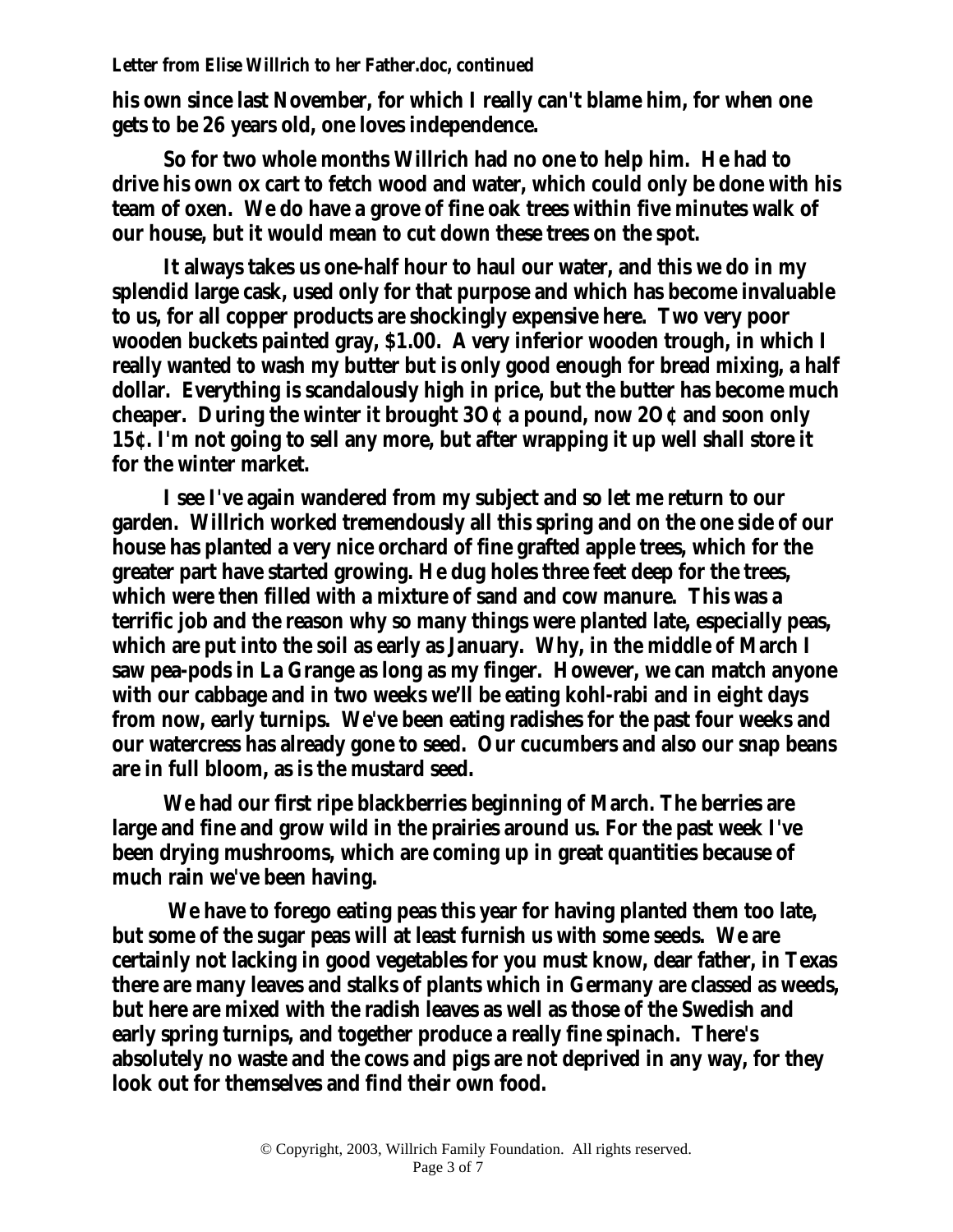**The first year brought with it many privations and self-denials, but when all difficulties were overcome and surmounted, we looked back upon it with a feeling of pride and satisfaction. It will no doubt sadden you to hear that for over three months we had neither a scrap of butter or a drop of milk, but we got by nicely, and oh how wonderful did the first cup of coffee with milk and the first piece of cornbread with butter taste to us! Never more marvelous than at that time, early in March, and oh how slowly did I sip my coffee and munch my buttered cornbread. Truly it seemed like nectar and ambrosia to me. I certainly hope we'll have both milk and butter next winter, for black coffee and dry cornbread aren't very good and one has to be hungry indeed to get them down. And yet how many hundreds in Texas who never have anything else - morning, noon and night - but black coffee and dry cornbread and think nothing of it, but are quite well and very happy.**

**We had excellent salt beef all winter and plenty of eggs, so that I could even sell some at 2O¢ a dozen, a good price, and my hens laid all winter. Three days before Christmas two of my clucks had cute little chicks, one had 12, the other 11, of which I took good care and with the exception of the young fryers, which we ate, are now all grown. This summer these young hens will lay eggs, and thus it goes on all the year through.**

**In February we ate some of the little roosters and they were very tender and good and I wished at the time that I could share them with you, dear father. So you see we aren't exactly suffering, even though in the beginning there were many things we had to dispense with and inconveniences to overcome, but one gets used to that and the p1easant climate helps make everything bearable.**

**The winter here really doesn't exist, for the weather is very mild and only when a sudden norther arrives does it get unbearably cold. Then ice as thick as my finger forms in all the vessels containing water and the water holes from which we fetch it also have a crust of ice. However, with the norther over, and it never lasts more than two or three days, we again have the mildest and most agreeable weather. Sometimes these northers arrive twice in one week, but that hasn't happened often this year, for we have had an unusually mild winter. Anna and Otto have been running barefooted since the beginning of March, which Otto was passionately fond of doing all of last summer, which was probably just as well, as both he and Anna possess only one pair of shoes. So I let them run about on their own soles and it agrees famously with them, for they are both fat and healthy and have a wonderful appetite, devouring cornbread all day long.**

**On Sundays and for special occasions they wear their shoes, but are always glad when evening comes and they can get rid of them again. However, on rainy days it's apt to be very disagreeable, for our yard so far has not been paved, nor will the children stay out of our garden, where the soil is muddy and sticky and big lumps adhere to their bare feet - with the result that these two youngsters**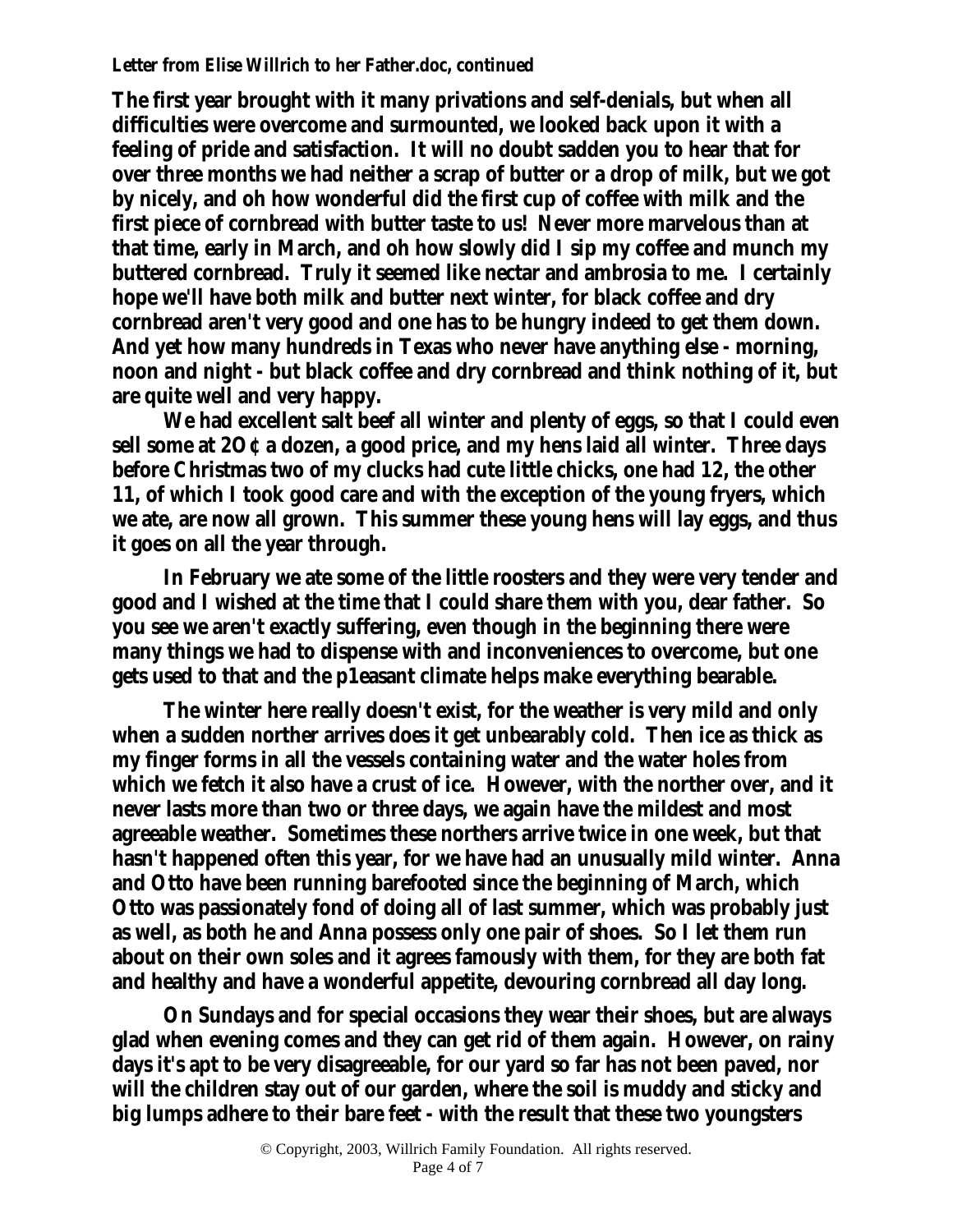**come in with the loveliest boots of natural leather. Thank goodness it doesn't hurt them any; on the contrary, they become hardened and no doubt will always have a strong constitution.**

> **April 21, 1848 In the afternoon.**

**After planting potatoes with Willrich the entire morning out in the refreshing rain, I want to spend the rest of the day in a festive manner by chatting a little with you, dear father.**

**We are filled with apprehension regarding all reports the newspapers arriving from Europe bring us. The first news about the French revolution reached us two weeks ago and now we hear that the unrest has also broken out in Germany. The latest English papers report it and we are very anxious about you, especially I who am prone to worry. Oh, if I only had all of you here how tranquil and content I'd feel and how easy would lie my head at night. I hope to hear from you again real soon, perhaps our letters will cross each other again. Willrich is terribly interested in this revolution and wonders whether our Hanover will remain quiet. Naturally we are very eager to get more information. Willrich speaks of nothing else, and believes and hopes that the revolution may drive others here to these parts.**

**George, who is spending Easter with us, sends you greetings and wants you to know that if you were to recruit a corps of volunteers and command it, he would come over and be your Lieutenant.**

**We expect Carl in June, for it seems peace is near in Texas and the troops are being dismissed. Willrich hopes to have a sturdy and efficient helper in him, for he says Carl likes to work and does it well.**

**If you haven't heard of Pauline's engagement through her letter to Gretchen, you no doubt will have learned further details in my letter to Gretchen. We are very glad about it, for he is considered one of the most respected men in the entire settlement. The wedding will take place in March.**

**Charlotte has grown quite a bit and so has Franciska. The latter is quite useful in many ways, even in driving cattle and looking for our oxen. She also milks the cows and really can do a lot, if she wants to, in spite of being so young. Anna is a very smart little rascal - Otto's boss and protector - of whom she takes motherly care, with the exception where eating and drinking is concerned, for then she feels entitled to come first - being the older. Both of them send greetings and kisses to their dear Grandpapa and to Lula (Julius). Anna remembers Elise very well and sends her greetings, too. Otto is a handsome little fellow and often reminds me of Julius in his mannerisms, especially the way he**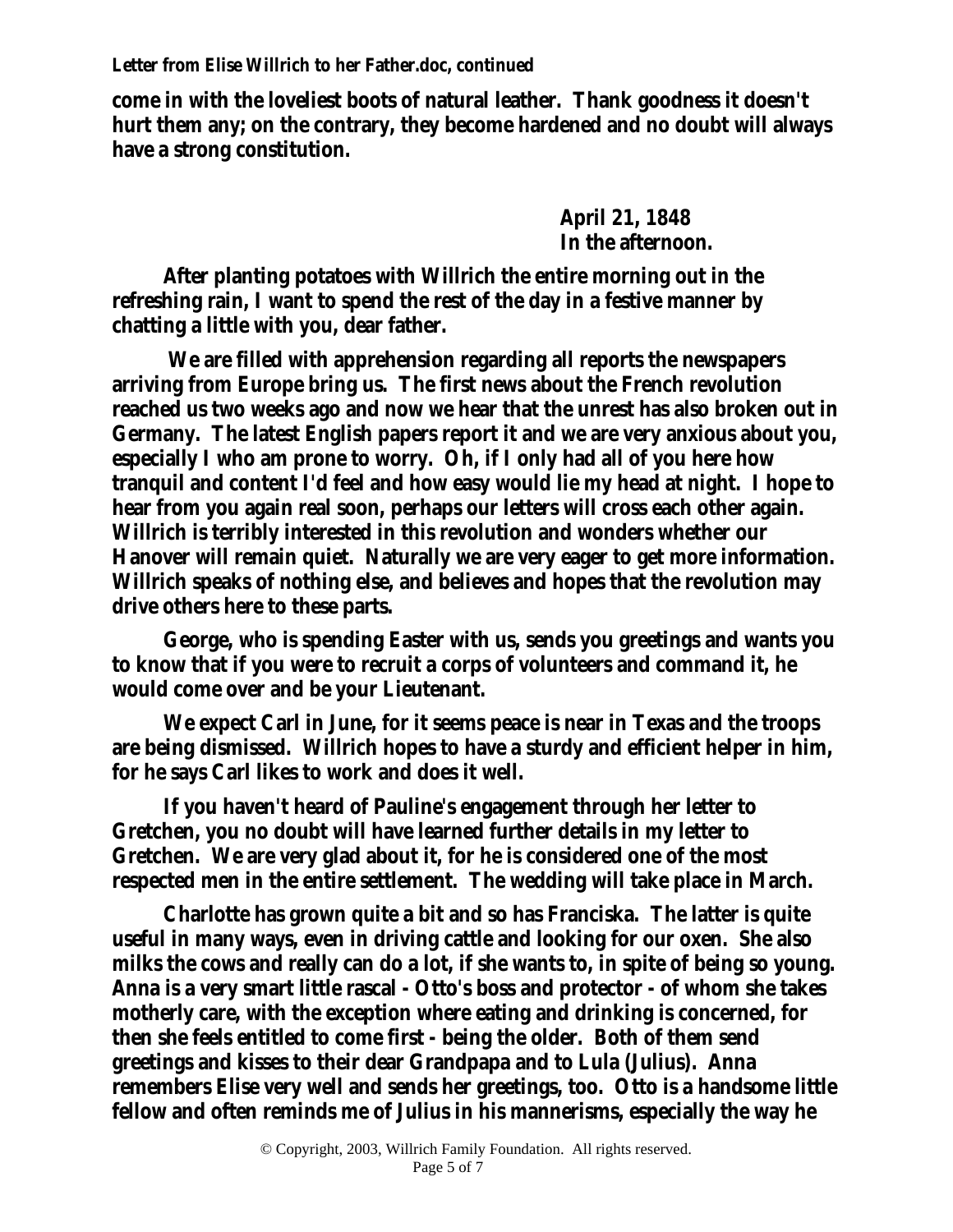**shrugs his shoulders when he has to stand attention after having misbehaved that's exactly the way Julius always did.**

**But now let me answer some of your questions, which I shall do gladly.**

**(l) Has the economy stove been set and been put to use?**

**Unfortunately a large stone hearth had been built before we arrived, which would mean it would have had to be removed and, as there are still so many other things to be done, the Stove has to wait, but it will certainly be put up some day.**

**(2) What is your bread like and what is it made of?**

**The bread is both healthy and palatable, if correctly made. It is made of maize, generally called corn here, which we grind three times through hand mills set coarse or fine. After grinding we sift it through a sieve so that only the coarse groats remain, then it's exactly like grits and white as can be. If we want it fine we sift it through a still finer sieve, and then it is almost like our wheat flour and can be used for cake and many other purposes. The groats are fed to the horses. However, it is very troublesome to make bread in this way, for it has to be done three times daily, invariably at the very moment when the hearth is already filled with pots and pans, and to these must be added two pots of bread with their lids filled with red-hot firebrands, which throw off a terrific heat.**

**(3) Does the soil produce wheat, rye, barley and oats?**

**Wheat, rye and oats thrive fine, but wheat is not grown, as we lack water mills completely and those driven by horses are installed only for corn grinding. There aren't any windmills as yet. Barley is not grown, but buckwheat instead.**

**(4) How are your seedlings doing?**

**Can't be judged as yet, for so far we haven't been able to select the land in which to do our seeding.**

- **(5) The potatoes grow very large and bear very full, but are not of the European quality. Ripe by end of May.**
- **(6) Peas, green beans, wax beans, carrots, soup bunch**

**The first three do exceedingly well. Carrots are supposed not to grow, but ours look fine though not ready to eat just yet. Our soup bunches consist of celery, leeks and parsley and are flourishing.**

**Basil, thyme, dill, parsley root, spinach, sorrel, caraway - none of them have come up as yet, but may still appear after it has rained.**